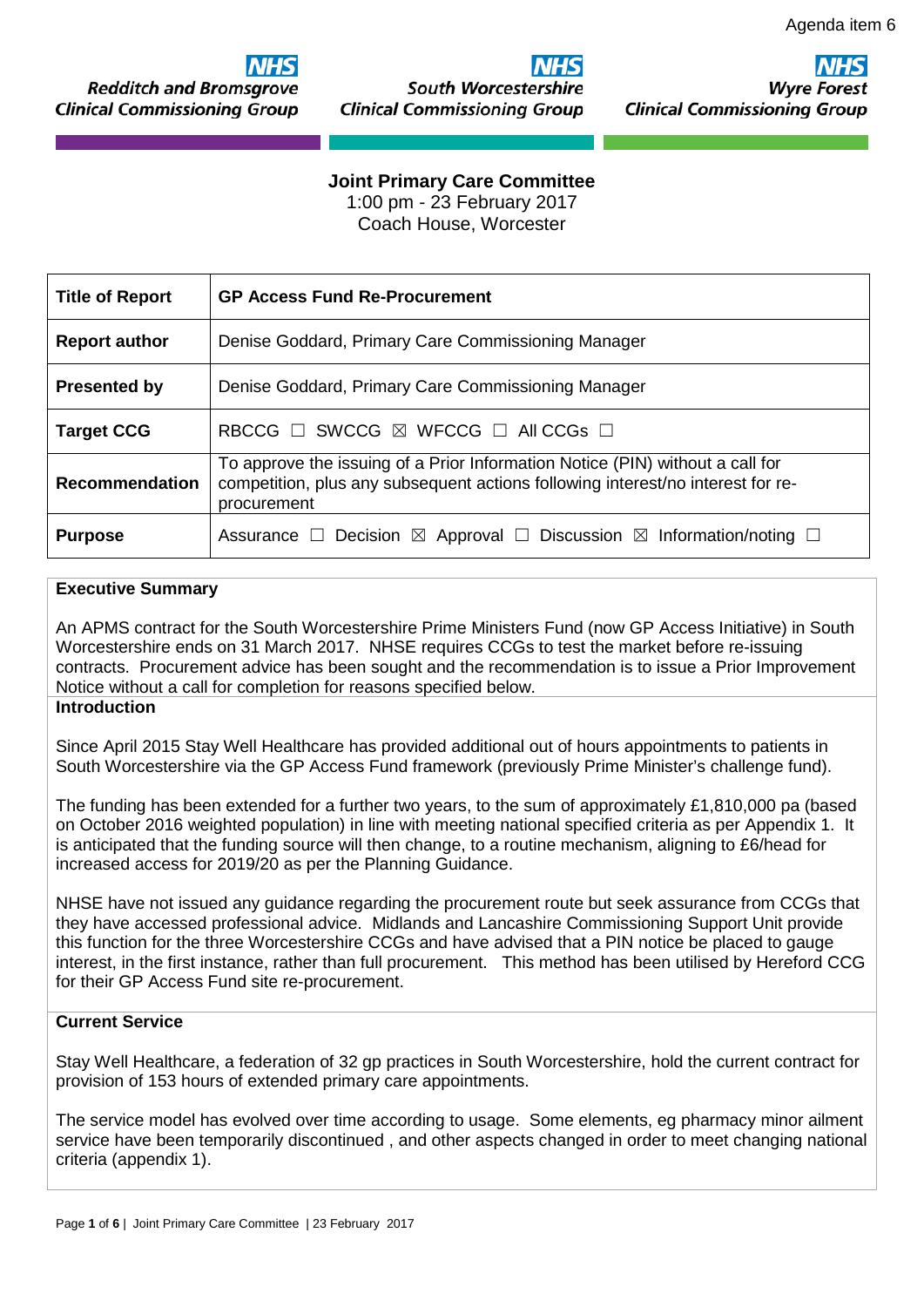This current service is a pre-bookable Advanced Nurse Practitioner clinical telephone appointment at a Clinical Contact Centre. These are early morning, evening and weekend appointments which can be for triage, to offer advice, prescribe or the option for the Clinical Contact Centre to book face-to-face appointments if requested or clinically appropriate.

Parallel to this a number of locality hubs either practice or group based operate at different times and days, out of hours, to provide additional appointments to South Worcestershire patients.

Practices, hubs and the Clinical Contact Centre have access to 30 practices' patient records via the EMIS system under a data sharing agreement.

The service has been extensively evaluated by Worcestershire University with both quantitative and qualitative analysis (including patient feedback). The evaluation has previously been presented to the South Worcestershire Primary Care Commissioning Committee. This information has helped mold the service model and has demonstrated considerable benefits in releasing capacity in in hours general practice of a minimum of 0.5 wte gp per week.

# **Opportunities**

On an on-going basis the CCG and Federation have been reviewing any potential opportunities to improve the current model, release capacity and support practices to work at scale.

There are active plans to manage workload, based on local evidence, and to consider alternative health professional appointments to more appropriately meet patient need. These developments will need to fit the criteria before incorporating into any contractual framework; for example, physiotherapy, and community pharmacy.

The potential provider will be invited to present to a Panel its plans for continuing to innovate and develop the service. The CCG will want to see greater use of new technologies and ways of integrating with other services (eg the Out of Hours services and a move towards a Multi-Speciality Community Provider).

#### **There are 3 possible procurement options:**

#### **Voluntary Ex-ante Transparency (VEAT) Notice**

A contracting authority may decide that a contract does not require prior publication through a contract notice in the Official Journal of the European Union (OJEU) or governmental portals. A reason for this decision may be that the contract meets the exceptional conditions described in Article 31 of Directive 2004/18/EC.

Issuing a VEAT is indicating an intention to sign a contract without opening it up to formal competition. A VEAT notice answers the requirement for transparency and the standstill period plus the requirement for the opportunity for scrutiny and review.

The notice requires a stand still period with 10 days to challenge. Potential providers can challenge if they feel it is a viable contract they would bid for.

The VEAT content must specify what the CCG proposes to buy and contract period.

Timescales: From date of publication of a VEAT notice a standstill period of 10 calendar days is given. From this point if there is no other potential provider that responds contract discussions can take place with the incumbent provider with a view to new contract being in place in April 2017.

#### Rationale for using a VEAT:

The CCG may decide that a contract does not require prior publication through a contract notice in the (OJEU). A reason for this decision may be that the contract meets exceptional conditions.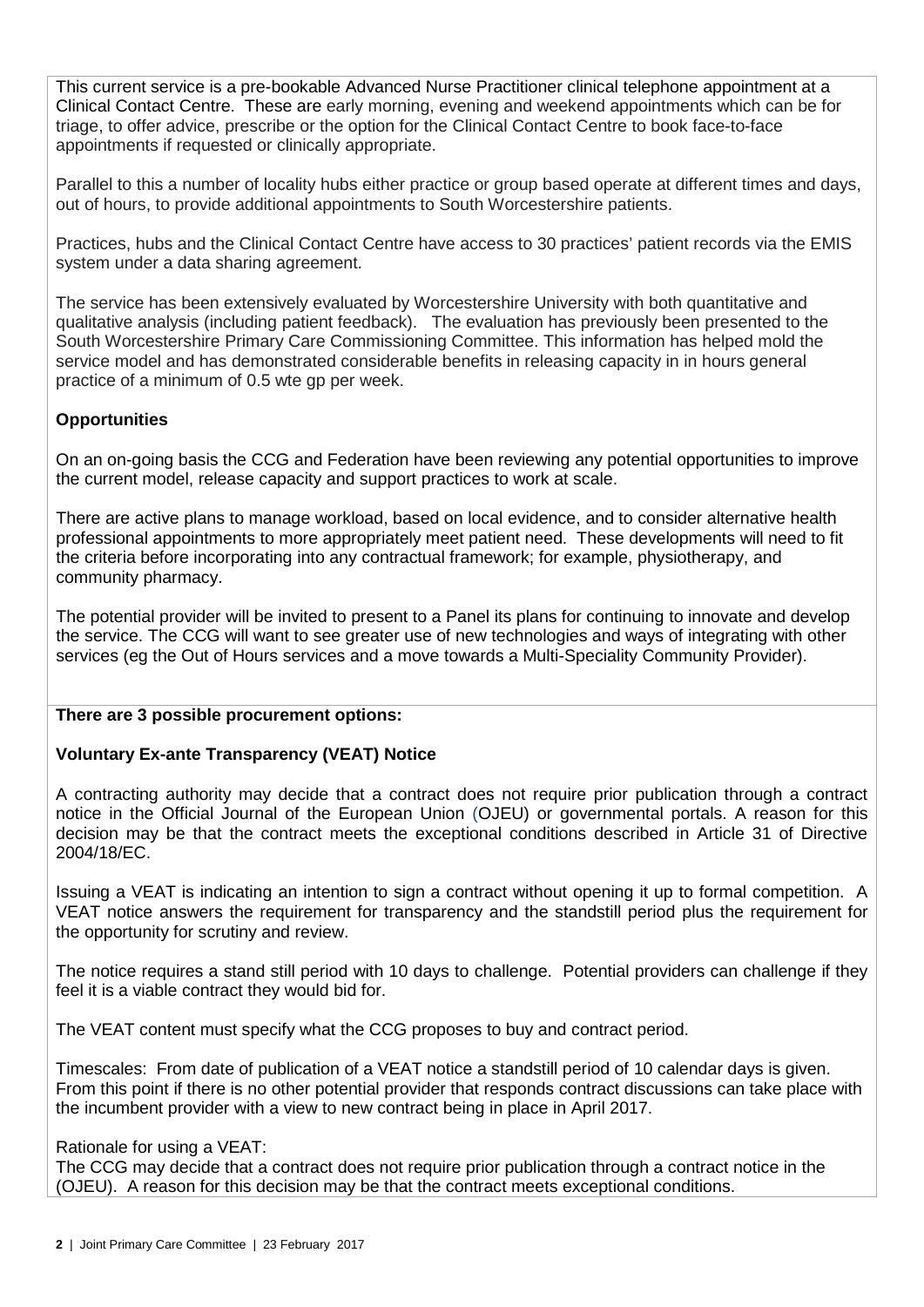If the CCG decides to take this route, they must give sufficient information as to the justification for direct award and they must still observe the minimum 10 day standstill period. By doing this, it provides potential Providers the opportunity to challenge the decision. The VEAT must also state the proposed contact period.

Procurement advice received is to not take this route.

# **Prior Information Notice (PIN) With or Without Competition**

There are 2 types of PIN one open to competition, the other is without a call for competition. These are essentially both the same in content, but the one with the call for competition contains a Pre-Qualification Questionnaire (PQQ).

A PIN can be used as a means for calling for competition in place of a contract notice and can also be used in place of a Pre-Qualification stage, with selected providers being taken straight to the tendering stage. The use of a PIN notifies the market of a potential opportunity and can also act as a Pre-Qualification Questionnaire (PQQ). The PIN must contain standard information such as:

- Standard contact details and information as to how to access the tender documents
- Common Procurement Vocabulary (CPV) and NUTS codes
- A brief description of the procurement, including the nature, extent of services and value
- It must also reference the fact that interested Providers need to advise the CCG of their interest in the contract
- Name the award procedure that will be followed including if it involves a framework or dynamic purchasing system
- Outline the time-frame for delivery of the contract
- Set out the conditions for participation
- Provide a brief description of selection criteria and if known the award criteria
- Set the time limits for receipt of expressions of interest and the form of tender and
- Outline the minimum and where applicable maximum number of companies they intend to invite to tender (the minimum has been set as 5 bids for the restricted procedure).

#### Timescales:

Both PINs will take up to 35 calendar days. The advantage for the call for PIN with competition is to reduce the timescale for the call for tendering later on, if needed.

CSU advice issuing a PIN based on NHSE requirements and the recent case of Hereford CCG. However, this would be a call without competition at this stage.

If there is any interest, this would require more detailed preparation for the publication of full blown tender and the firming up of a specification, with the PIN reducing some of the [timescales](http://www.procurementportal.com/timescaletracker/) later on in a procurement exercise.

Planning for the high value service would take at least 6 - 12 months to implement a new procured service. The current service specification may need to be reviewed prior to the PIN advertisement being published.

Rationale for using a PIN is noted in the Procurement Advice.

#### **Procurement Advice**

*Midlands and Lancashire CSU Procurement Team have advised a PIN without the call for Competition.*

We are mandated to consider procurement rules which comes under:

- The Procurement, Patient Choice and Competition Regulation 2013 and
- The Public Contracts Regulations 2015.

Procurement advice is clear that there are grounds for limited contract variations, but not excessive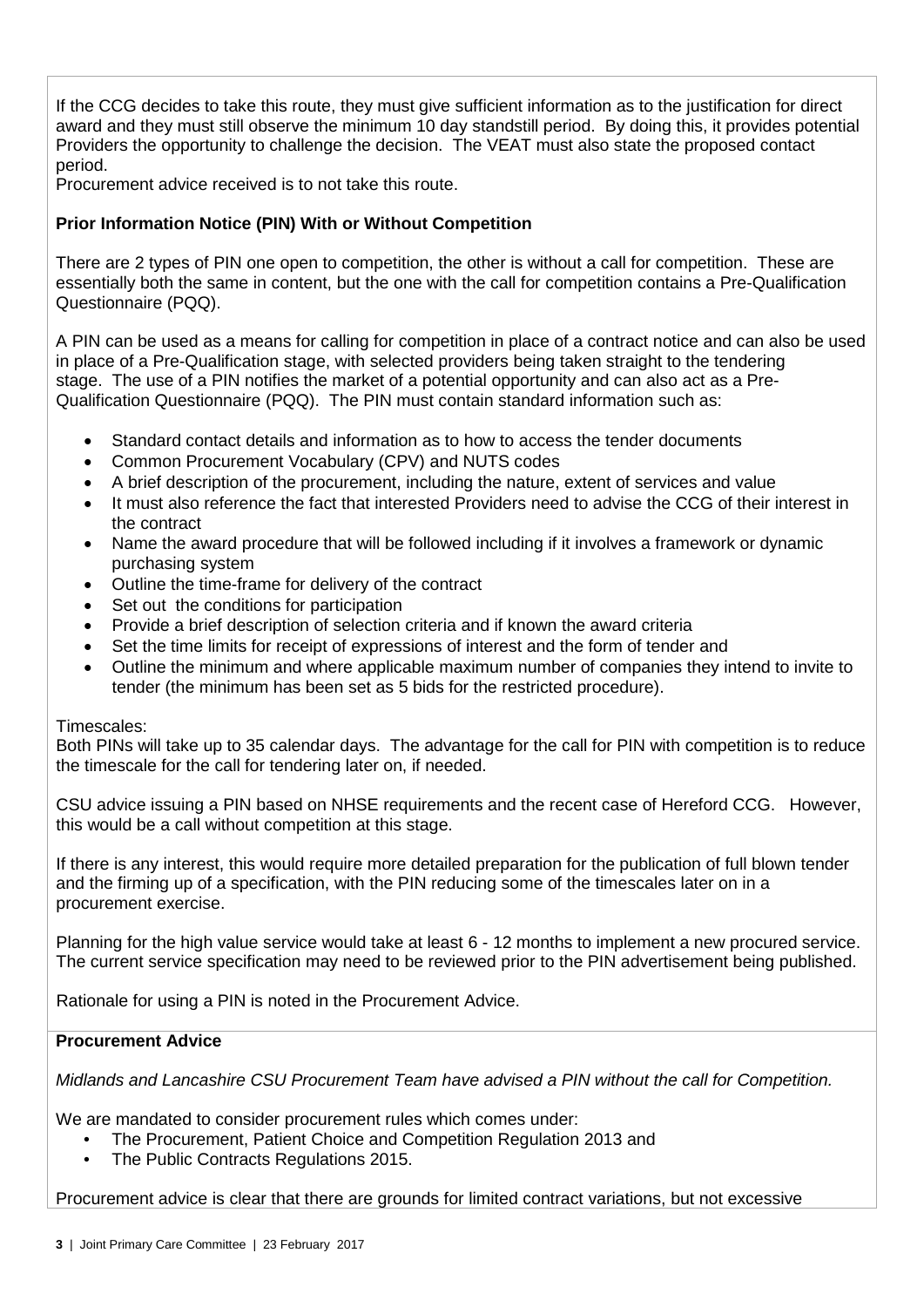contract extensions, that would not be in line with procurement regulations; we have already extended the contract.

Procurement noted this contract runs in close alignment with the ability to access full patient records and booking arrangements due to agreements signed with individual practices. This could not easily be replicated with other providers.

Service provision should not be disrupted in any circumstances; continued delivery of a high quality service must remain in place unencumbered.

We also need to act in accordance with Worcestershire CCG's Standing Financial Instructions and Standing Orders.

It is generally recognised that a procurement that exceeds £100,000 in total value (over the lifetime of the contract) or will attract market attention and would be formally advertised in Contracts Finder (note all procurements over £20,000 are required to be advertised on Contracts Finder and all procurements over £589,000 are advertised in the OJEU portal as well).

The PIN will be published in the Official Journal of the European Union (OJEU) and Contracts Finder making known the intention to award a contract subject to any interest generated from the market.

There may be a small number of providers in the market who may be interested in providing the service. However, this would be limited and the number who may actually be able to provide this service could be even fewer; possibly only to agencies such as NHS 111 or out of hours providers. This poses a risk to directly awarding a contract without advertising intent.

Given the circumstances outlined Midlands and Lancashire CSU Procurement team recommend that the CCG advertise their intent to award a 2-year contract for a total contract value of approximately £1,818,000 pa (£3,636,000 for 2 years) to the market, with a view to establishing if there is a viable suitable alternative source of supply. The placing of this PIN will mitigate the risk of any challenge should there be no response from the market.

Should the CCG be challenged following placement of this Transparency Notice further procurement options would need to be considered. This recommended approach would allow time for the Commissioner to review the inter-locking contractual relationship with NHS 111, Out of Hours and the practices.

#### **Risks**

The use of a VEAT should only be used if the CCG believe there is very little possibility of an alternative supply for this service. If the CCG do not advertise this as an opportunity to the market the following remedies may be taken up as challenge.

The use of PIN with or without a call for competition should be used if there is a stronger belief in the availability of alternative supply for this service and the need to go out to competition.

This, however, does have some theoretical risks that the Executive/Committee need to consider before recommending this course of action, namely it is possible that other suppliers may challenge the Transparency Notice thus forcing the CCG to consider a procurement exercise.

• An aggrieved provider may have recourse to a number of forms of redress which can be accessed through the courts – including:

The automatic suspension of a procurement procedure where a claim is issued following the notification of the contract award decision.

- Orders to suspend a process, set aside decisions or to amend any document.

Damages.

In more limited situations, the potential for contract ineffectiveness, contract-shortening orders, and fines.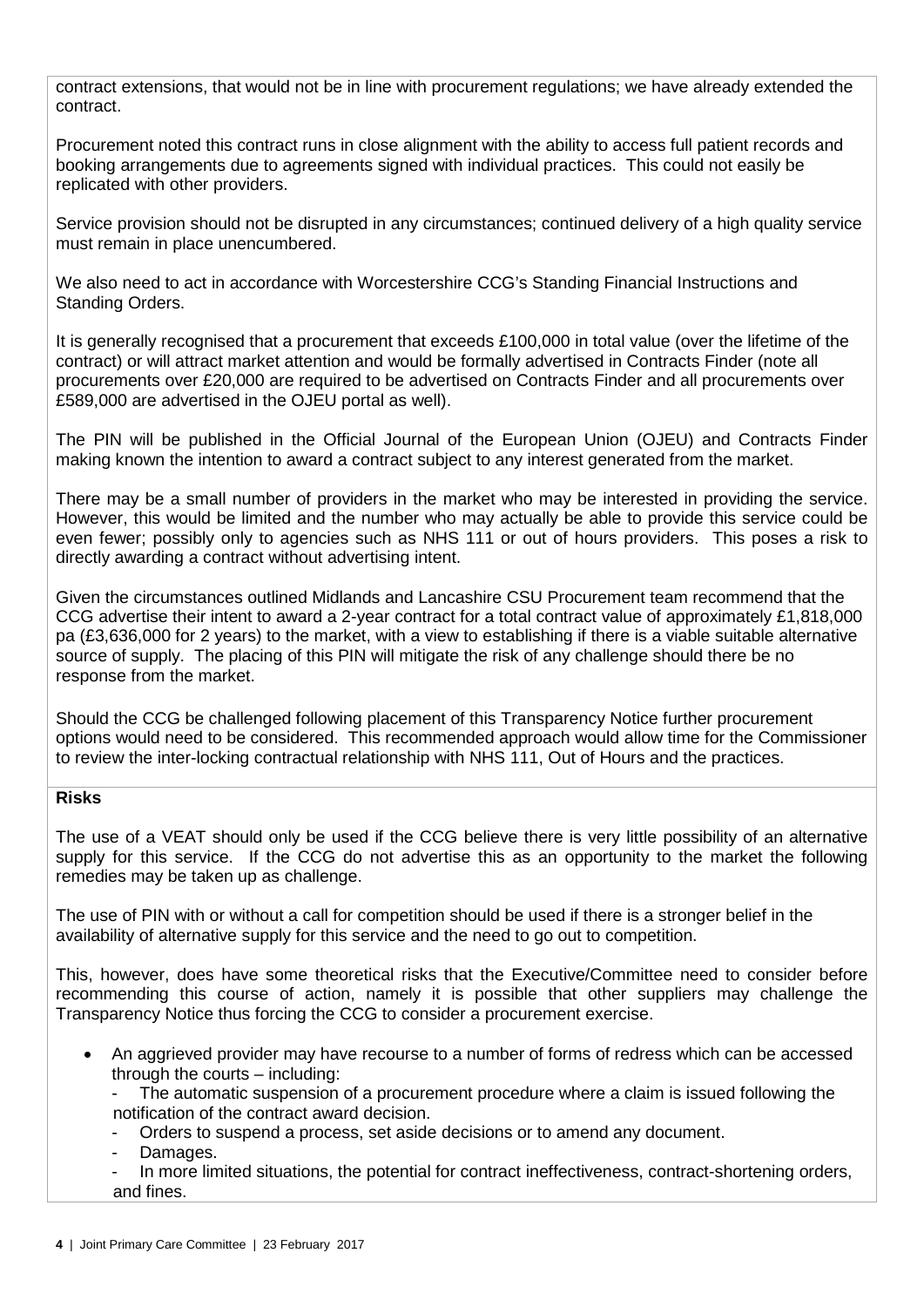• The service needs continuity and any delays do not support this. Not issuing a VEAT or PIN will potential put continuity of the service at risk.

Other considerations:

The only other potential providers could be Out of Hours and NHS 111. Whilst they could mobilise quickly, the viability of running the number of required appointments, an out of hours only service would not necessarily make it an appealing option. In addition for new providers there is currently no access to patient records, or the ability to book direct appointments.

The CSU have advised that the risk of a challenge following a VEAT or PIN is low, as the market is aware of the proposed intent reference contract award. If challenged the CCG could go out to formal full competitive re-procurement.

We are aware that the impact of a challenge or expression of interest on service continuity following a PIN is Medium to High - due to tender timescales; ie not sufficient time for contract mobilisation for a new Provider, which may impact on service provision.

Of note, Hereford CCG recent used a PIN notice without a call for competition to re-procure their GP Access Fund contract with Taurus Healthcare. This was issued on 21 December 2016 and no other provider came forward. There has been an article in the HSJ on 30 January 2017 commenting that the CCG have launched a procurement process for a single provider for a contract worth more than £1 million.

We do not perceive that patients would benefit/gain from this going out to full procurement in the short to medium term because of the following reasons:

- The existing provider will offer continuity, minimising disruption
- There are data sharing agreements with practices and the provider to allow access to records, improving safety and clearer pathways for patient management, and this would be difficult for other providers to replicate easily and rapidly
- The current service provision has been evaluated positively, by Worcester University.

In order to continue a service, it is proposed that the Committee approve the issue of a PIN without a call for competition thus notifying the marketplace of the opportunity. A single tender action can be taken if no other potential Providers respond to the PIN. If other potential organisations express their interest in this opportunity then the CCG would need to consider conducting a formal competitive tender process and extending the current contractual arrangements to allow the competitive tender process to be completed.

### **Recommendations**

- 1. **Approve placement of a Prior Information Notice, without a call for competition, in OJEU and in the Government's Contract Finder Portal, outlining the CCGs intention regarding the direct award in line with procurement regulations**. This is a well-run service, offering proven additional capacity and is therefore a valuable resource for primary care. We need to cause as little disruption to the service, and work within the procurement timescales.
- 2. **To agree that if there is any wider interest noted to provide this service, to go to full procurement, and in the meantime issue a contract variation extension of a further 9 months to the current provider.** This will allow the CCG to follow the recommended regulations, as advised by the CSU procurement team.
- 3. **If no timely interest is noted following the PIN, to approve the direct award of a 2-year (plus a year to extend) APMS contract to South Worcestershire Primary Care Ltd, also known as SW Healthcare Ltd**. This will enable continuity of service and build on current models, utilising existing infrastructure.